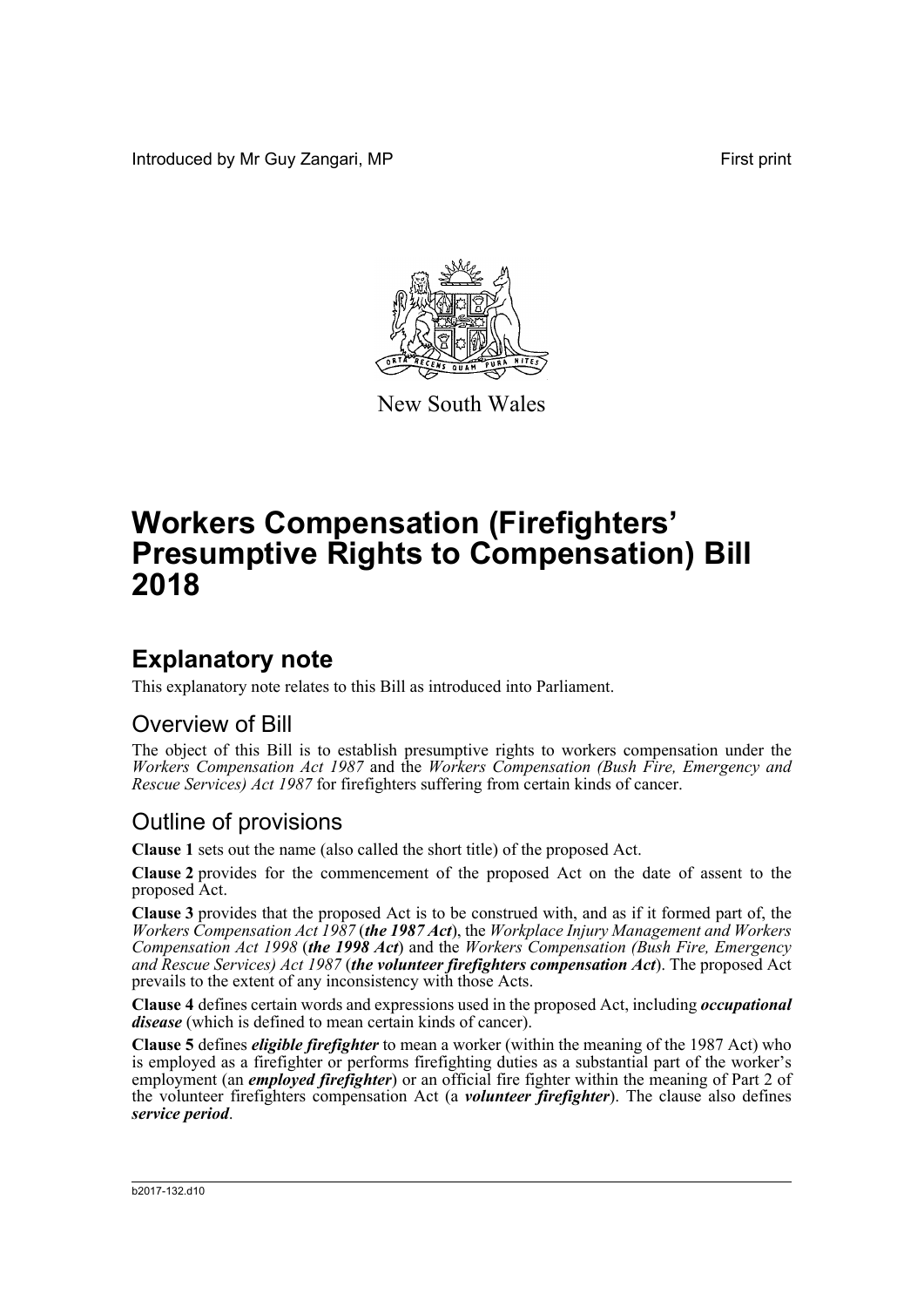**Clause 6** provides for a rebuttable presumption that an occupational disease contracted by an employed firefighter was contracted in the course of the firefighter's employment and that the employment was the main contributing factor to contracting the disease. The presumption operates for the purposes of claims for compensation under the 1987 Act. That Act limits compensation for disease injuries to diseases that are contracted, aggravated, accelerated or exacerbated, or that deteriorate, in the course of employment (where the employment is the main contributing factor).

**Clause 7** provides for a rebuttable presumption that an occupational disease contracted by a volunteer firefighter was contracted in the course of fighting a bush fire and that the fighting of the bush fire was the main contributing factor to contracting the disease. The presumption operates for the purposes of claims for compensation under the volunteer firefighters compensation Act. That Act limits compensation for disease injuries generally to diseases that are contracted, aggravated, accelerated or exacerbated, or that deteriorate, in the course of fighting a bush fire (where the fighting of a bush fire is a contributing factor).

**Clause 8** limits the presumptions to occupational diseases contracted during, or within 10 years after, the service period for the firefighter concerned. For that purpose, a disease is taken to have been contracted when it is first diagnosed by a medical practitioner or when the firefighter dies as a result of the disease (whichever occurs first).

**Clause 9** further limits the presumptions to firefighters whose service period is not less than the minimum period specified for the occupational disease concerned. For example, the minimum service period is specified as 5 years for primary site brain cancer, 10 years for primary site breast cancer, 15 years for primary site bladder cancer and 25 years for primary site oesophageal cancer.

**Clause 10** removes a restriction relating to the time for commencing a claim in relation to an occupational disease.

**Clause 11** contains a transitional provision that extends the proposed Act to occupational diseases contracted before the commencement of the provision. The clause also removes a restriction on the making of a further claim or medical assessment under the 1987 Act or the 1998 Act in respect of a disease to which a presumption under the proposed Act applies.

### **Schedule 1 Occupational diseases**

Schedule 1 contains a list of occupational diseases for the purposes of the proposed Act.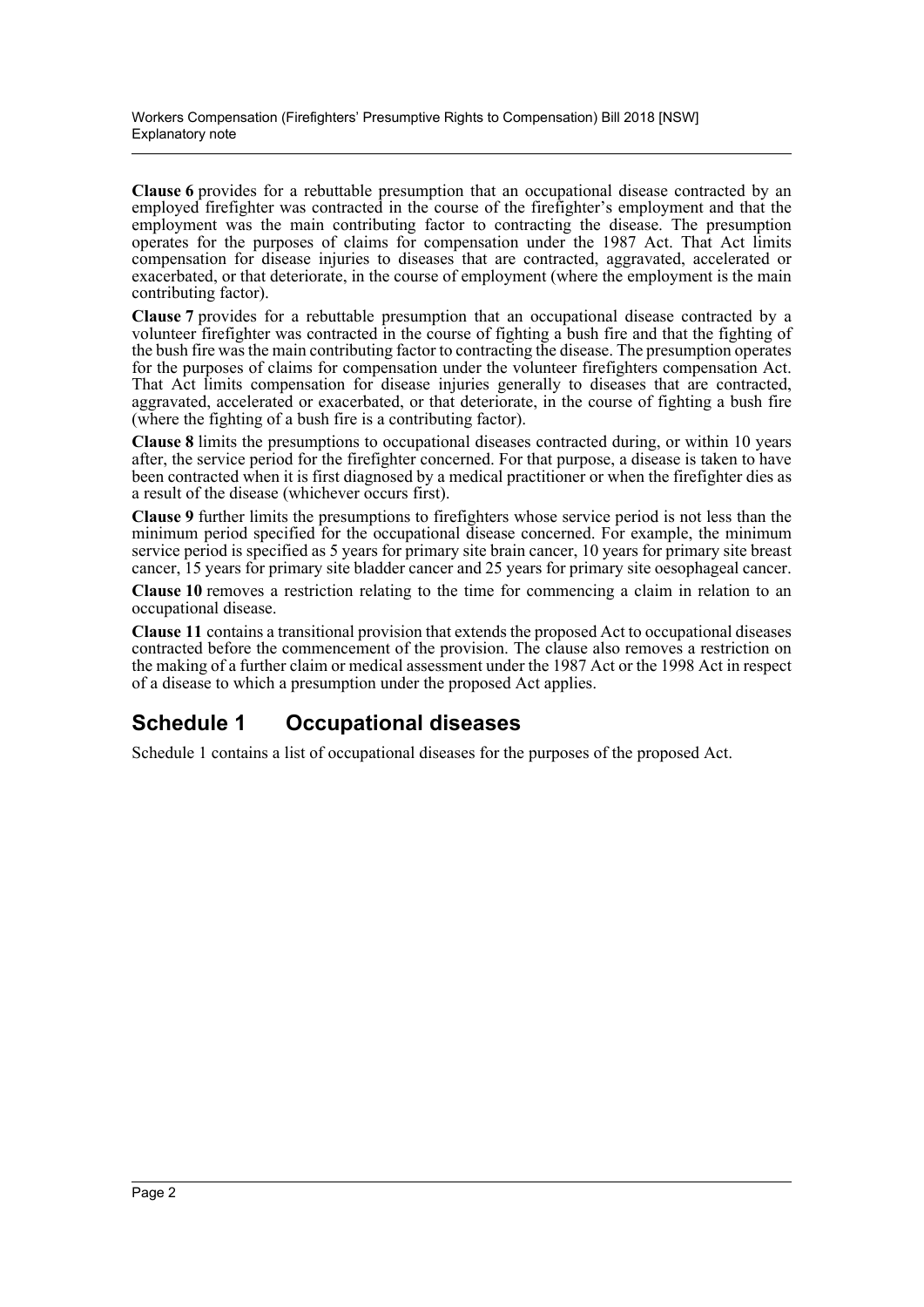Introduced by Mr Guy Zangari, MP **First** print



New South Wales

# **Workers Compensation (Firefighters' Presumptive Rights to Compensation) Bill 2018**

## **Contents**

|            |                                                                    | Page           |
|------------|--------------------------------------------------------------------|----------------|
| 1          | Name of Act                                                        | 2              |
| 2          | Commencement                                                       | 2              |
| 3          | Relationship to workers compensation Acts                          | 2              |
| 4          | Definitions                                                        | $\overline{2}$ |
| 5          | Firefighters                                                       | 2              |
| 6          | Diseases presumed to be work related—employed firefighters         | 3              |
|            | Diseases presumed to be work related—volunteer firefighters        | 3              |
| 8          | Disease must be contracted during or within 10 years after service | 3              |
| 9          | Firefighters must have minimum service period                      | 3              |
| 10         | No time limit for making claim                                     | 3              |
| 11         | Transitional provision for existing occupational diseases          | 3              |
| Schedule 1 | <b>Occupational diseases</b>                                       | 4              |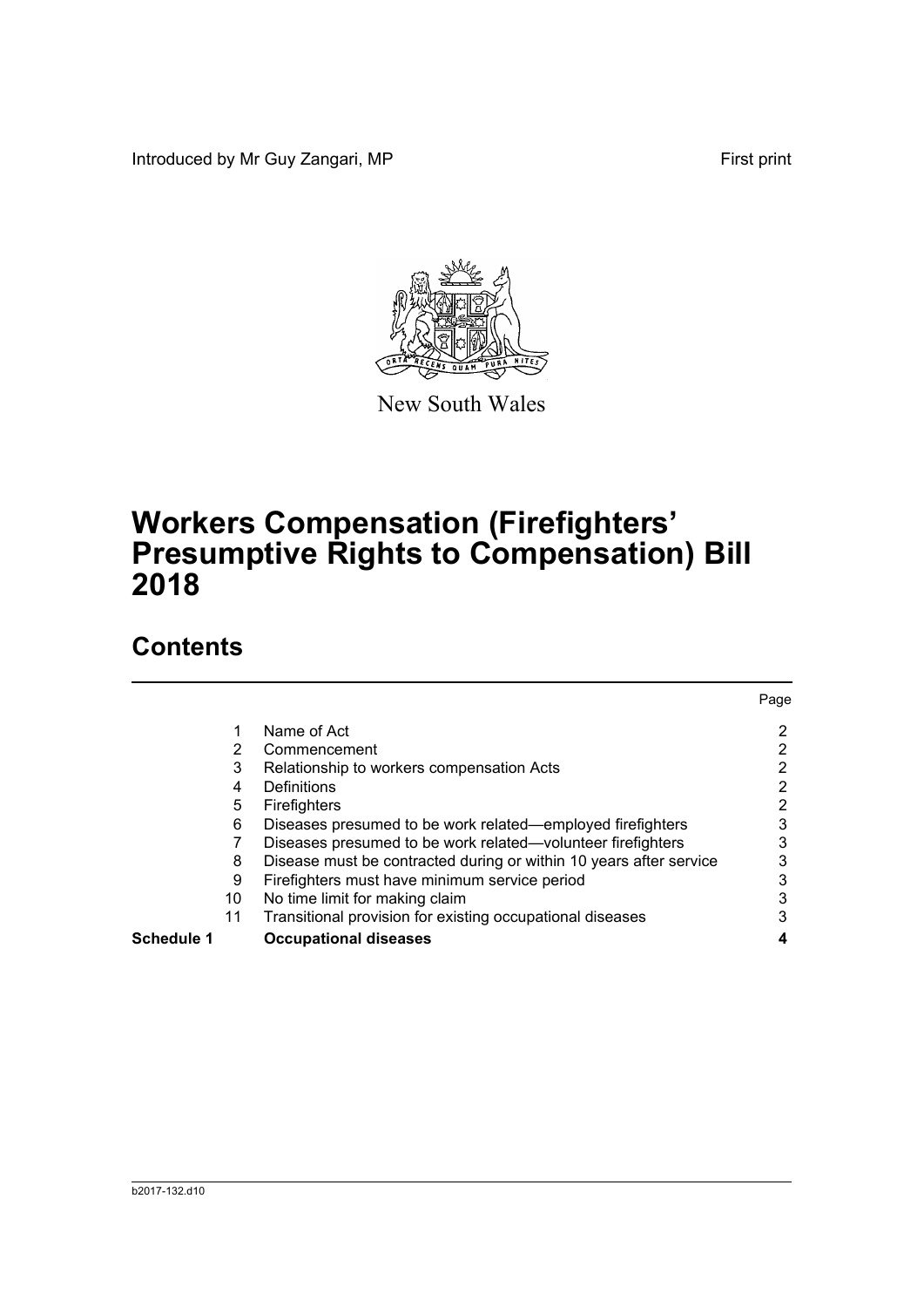

New South Wales

# **Workers Compensation (Firefighters' Presumptive Rights to Compensation) Bill 2018**

No , 2018

#### **A Bill for**

An Act to establish presumptive rights to workers compensation for firefighters suffering from certain kinds of cancer.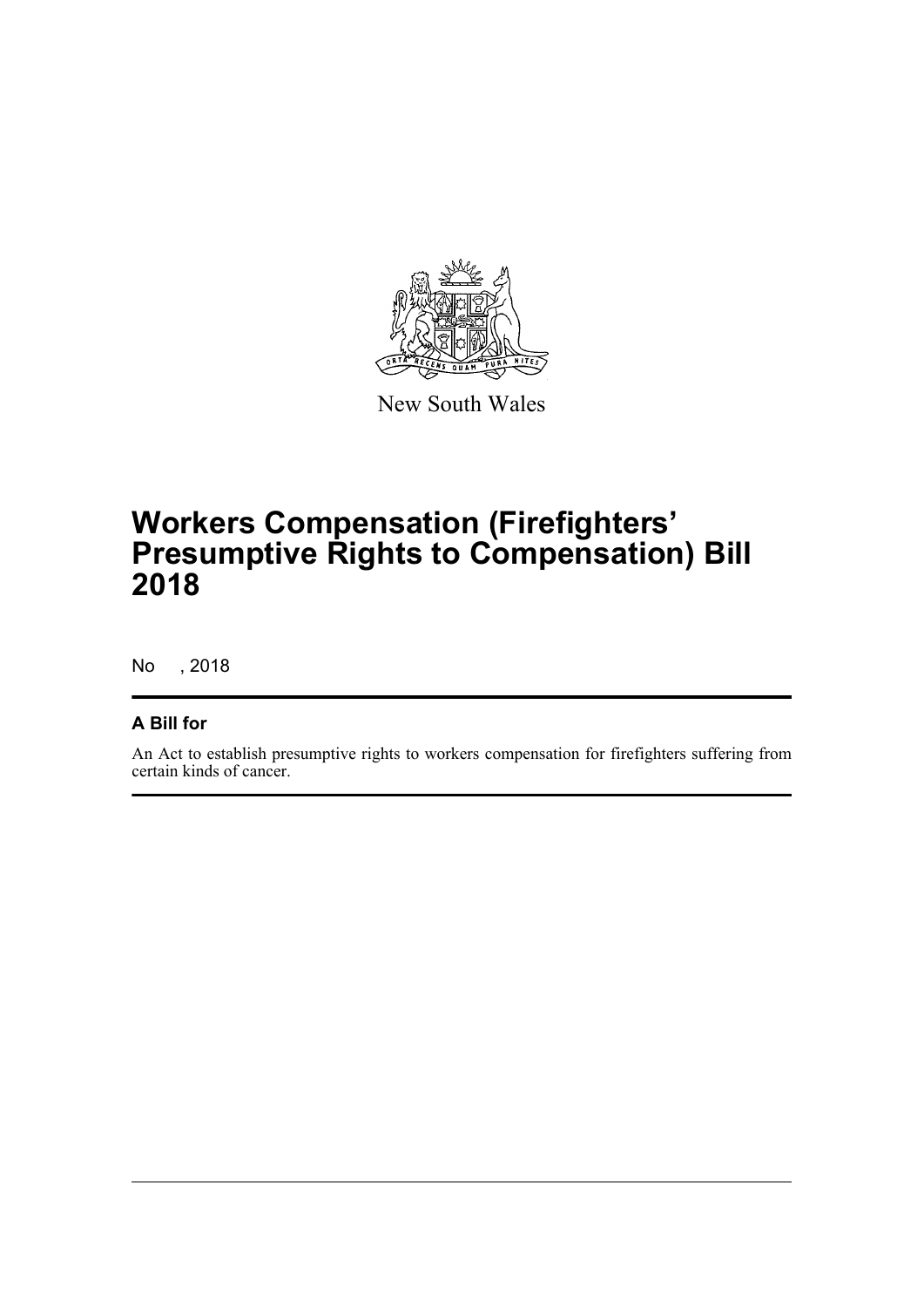Workers Compensation (Firefighters' Presumptive Rights to Compensation) Bill 2018 [NSW]

<span id="page-4-4"></span><span id="page-4-3"></span><span id="page-4-2"></span><span id="page-4-1"></span><span id="page-4-0"></span>

|              |                                                  | The Legislature of New South Wales enacts:                                                                                                                                                                                                                                                                         | 1                    |  |  |
|--------------|--------------------------------------------------|--------------------------------------------------------------------------------------------------------------------------------------------------------------------------------------------------------------------------------------------------------------------------------------------------------------------|----------------------|--|--|
| 1            |                                                  | <b>Name of Act</b>                                                                                                                                                                                                                                                                                                 |                      |  |  |
|              |                                                  | This Act is the Workers Compensation (Firefighters' Presumptive Rights to<br>Compensation) Act 2018.                                                                                                                                                                                                               | 3<br>4               |  |  |
| $\mathbf{2}$ |                                                  | Commencement                                                                                                                                                                                                                                                                                                       |                      |  |  |
|              |                                                  | This Act commences on the date of assent to this Act.                                                                                                                                                                                                                                                              | 6                    |  |  |
| 3            | <b>Relationship to workers compensation Acts</b> |                                                                                                                                                                                                                                                                                                                    |                      |  |  |
|              | (1)                                              | This Act is to be construed with, and as if it formed part of, the following Acts:                                                                                                                                                                                                                                 | 8                    |  |  |
|              |                                                  | the 1987 Act,<br>(a)                                                                                                                                                                                                                                                                                               | 9                    |  |  |
|              |                                                  | the 1998 Act,<br>(b)                                                                                                                                                                                                                                                                                               | 10                   |  |  |
|              |                                                  | the volunteer firefighters compensation Act.<br>(c)                                                                                                                                                                                                                                                                | 11                   |  |  |
|              | (2)                                              | In the event of an inconsistency between this Act and the 1987 Act, the 1998 Act or<br>the volunteer firefighters compensation Act, this Act prevails to the extent of the<br>inconsistency.                                                                                                                       | 12<br>13<br>14       |  |  |
|              | <b>Definitions</b>                               |                                                                                                                                                                                                                                                                                                                    |                      |  |  |
|              | (1)                                              | In this Act:                                                                                                                                                                                                                                                                                                       | 16                   |  |  |
|              |                                                  | <i>eligible firefighter</i> —see section 5.                                                                                                                                                                                                                                                                        | 17                   |  |  |
|              |                                                  | <i>employed firefighter</i> —see section 5.                                                                                                                                                                                                                                                                        | 18                   |  |  |
|              |                                                  | occupational disease means a disease specified in Schedule 1.                                                                                                                                                                                                                                                      | 19                   |  |  |
|              |                                                  | service period—see section 5.                                                                                                                                                                                                                                                                                      | 20                   |  |  |
|              |                                                  | the 1987 Act means the Workers Compensation Act 1987.                                                                                                                                                                                                                                                              | 21                   |  |  |
|              |                                                  | the 1998 Act means the Workplace Injury Management and Workers Compensation<br>Act 1998.                                                                                                                                                                                                                           | 22<br>23             |  |  |
|              |                                                  | the volunteer firefighters compensation Act means the Workers Compensation<br>(Bush Fire, Emergency and Rescue Services) Act 1987.                                                                                                                                                                                 | 24<br>25             |  |  |
|              |                                                  | <i>volunteer firefighter</i> —see section 5.                                                                                                                                                                                                                                                                       | 26                   |  |  |
|              |                                                  | Note. The Interpretation Act 1987 contains definitions and other provisions that affect the<br>interpretation and application of this Act.                                                                                                                                                                         | 27<br>28             |  |  |
|              | (2)                                              | Notes included in this Act do not form part of this Act.                                                                                                                                                                                                                                                           | 29                   |  |  |
|              |                                                  | <b>Firefighters</b>                                                                                                                                                                                                                                                                                                | $30\,$               |  |  |
|              | (1)                                              | An <i>eligible firefighter</i> is a person who is an employed firefighter or a volunteer<br>firefighter.                                                                                                                                                                                                           | 31<br>32             |  |  |
|              | (2)                                              | An <i>employed firefighter</i> is a worker who:                                                                                                                                                                                                                                                                    | 33                   |  |  |
|              |                                                  | is employed as a firefighter, or<br>(a)                                                                                                                                                                                                                                                                            | 34                   |  |  |
|              |                                                  | (b)<br>performs firefighting duties as a substantial part of his or her employment.                                                                                                                                                                                                                                | 35                   |  |  |
|              | (3)                                              | <i>Volunteer firefighter</i> has the same meaning as official fire fighter has in Part 2 of the<br>volunteer firefighters compensation Act.                                                                                                                                                                        | 36<br>37             |  |  |
|              | (4)                                              | The service period for an eligible firefighter is the total period during which the<br>firefighter is employed as a firefighter (including where the employment involves the<br>performance of firefighting duties as a substantial part of the employment) or is<br>engaged as a volunteer firefighter (or both). | 38<br>39<br>40<br>41 |  |  |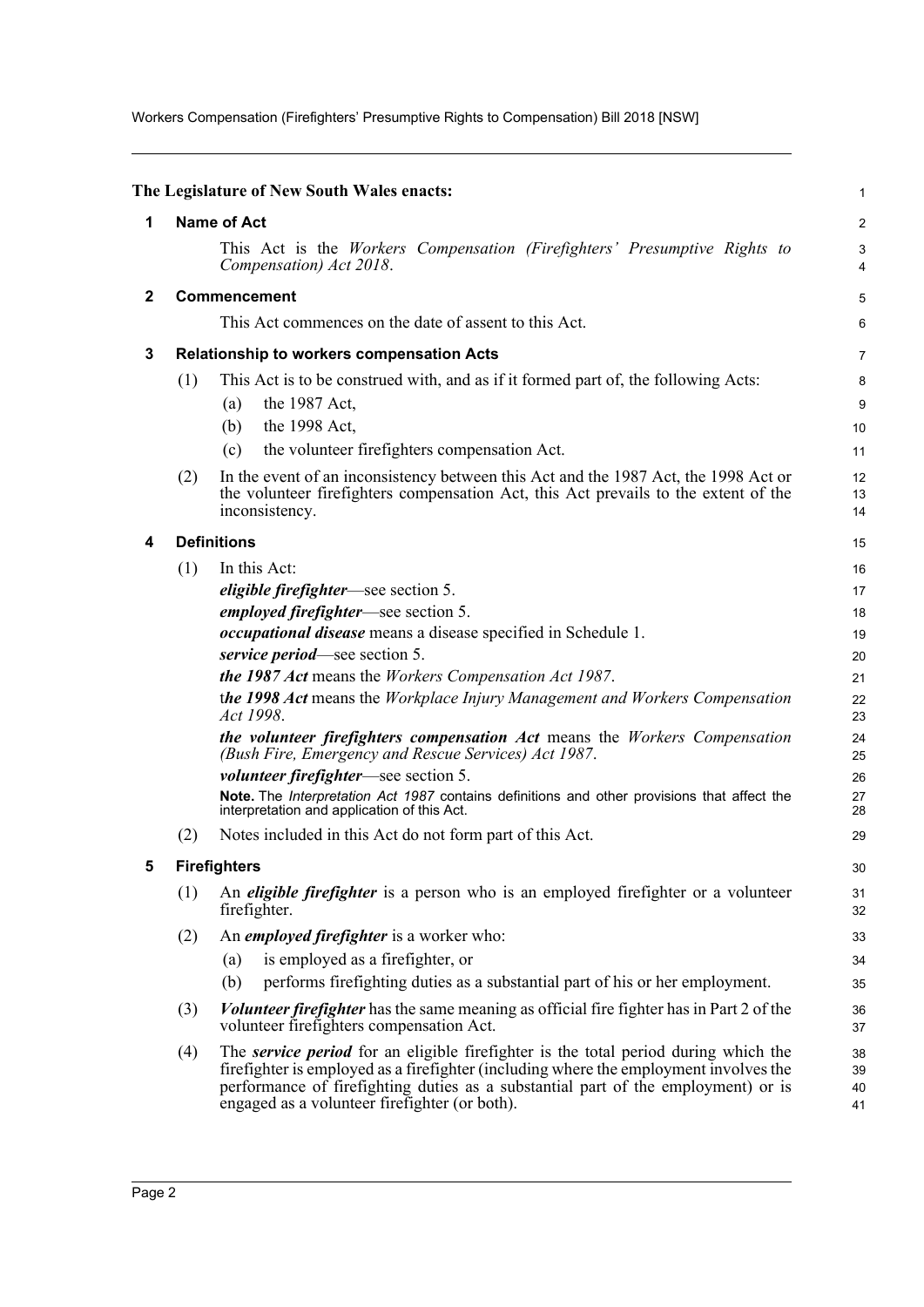Workers Compensation (Firefighters' Presumptive Rights to Compensation) Bill 2018 [NSW]

<span id="page-5-5"></span><span id="page-5-4"></span><span id="page-5-3"></span><span id="page-5-2"></span><span id="page-5-1"></span><span id="page-5-0"></span>

| 6  | Diseases presumed to be work related-employed firefighters                                                                    |       |                                                                                                                                                                                                                                       | $\mathbf{1}$                          |
|----|-------------------------------------------------------------------------------------------------------------------------------|-------|---------------------------------------------------------------------------------------------------------------------------------------------------------------------------------------------------------------------------------------|---------------------------------------|
|    |                                                                                                                               | that: | For the purposes of the 1987 Act, it is presumed (unless the contrary is established)                                                                                                                                                 | $\overline{c}$<br>$\mathfrak{Z}$      |
|    |                                                                                                                               | (a)   | an occupational disease contracted by an employed firefighter was contracted<br>in the course of the firefighter's employment, and                                                                                                    | $\overline{\mathbf{4}}$<br>$\sqrt{5}$ |
|    |                                                                                                                               | (b)   | the employment was a substantial contributing factor to contracting the<br>disease.                                                                                                                                                   | $\,6\,$<br>$\overline{7}$             |
| 7  |                                                                                                                               |       | Diseases presumed to be work related-volunteer firefighters                                                                                                                                                                           | 8                                     |
|    | For the purposes of the volunteer firefighters compensation Act, it is presumed<br>(unless the contrary is established) that: |       |                                                                                                                                                                                                                                       | 9<br>10                               |
|    |                                                                                                                               | (a)   | an occupational disease contracted by a volunteer firefighter was contracted in<br>the course of fighting a bush fire, and                                                                                                            | 11<br>12                              |
|    |                                                                                                                               | (b)   | the fighting of a bush fire was a contributing factor to contracting the disease.                                                                                                                                                     | 13                                    |
| 8  | Disease must be contracted during or within 10 years after service                                                            |       |                                                                                                                                                                                                                                       | 14                                    |
|    | (1)                                                                                                                           |       | A presumption under this Act does not apply to an occupational disease contracted<br>by an eligible firefighter before the start of, or more than 10 years after the end of,<br>the service period of the firefighter.                | 15<br>16<br>17                        |
|    | (2)                                                                                                                           |       | For the purposes of this section, an occupational disease is taken to have been<br>contracted by an eligible firefighter when the earlier of the following occurs:                                                                    | 18<br>19                              |
|    |                                                                                                                               | (a)   | the disease is first diagnosed by a medical practitioner,                                                                                                                                                                             | 20                                    |
|    |                                                                                                                               | (b)   | the firefighter dies as a result of the disease.                                                                                                                                                                                      | 21                                    |
| 9  | Firefighters must have minimum service period                                                                                 |       |                                                                                                                                                                                                                                       | 22                                    |
|    |                                                                                                                               |       | A presumption under this Act does not apply to an occupational disease contracted<br>by an eligible firefighter whose service period is less than the period specified for the<br>disease in Column 2 of the table in Schedule 1.     | 23<br>24<br>25                        |
| 10 | No time limit for making claim                                                                                                |       |                                                                                                                                                                                                                                       | 26                                    |
|    |                                                                                                                               | Act.  | Section 261 of the 1998 Act does not apply in relation to a claim for compensation<br>in respect of an occupational disease made on the basis of a presumption under this                                                             | 27<br>28<br>29                        |
| 11 |                                                                                                                               |       | <b>Transitional provision for existing occupational diseases</b>                                                                                                                                                                      | 30                                    |
|    |                                                                                                                               |       | (1) This Act extends to existing occupational diseases.                                                                                                                                                                               | 31                                    |
|    | (2)                                                                                                                           |       | An existing occupational disease is an occupational disease contracted by a<br>fire fighter before the commencement of this section.                                                                                                  | 32<br>33                              |
|    | (3)                                                                                                                           |       | A further claim for compensation may be made under the Workers Compensation<br>Acts or the volunteer firefighters compensation Act in respect of an existing<br>occupational disease if:                                              | 34<br>35<br>36                        |
|    |                                                                                                                               | (a)   | a claim for compensation has been made under those Acts and rejected or<br>withdrawn before the commencement of this section (whether or not the claim<br>has also been the subject of proceedings in the Commission or a court), and | 37<br>38<br>39                        |
|    |                                                                                                                               | (b)   | a presumption under this Act applies to the disease.                                                                                                                                                                                  | 40                                    |